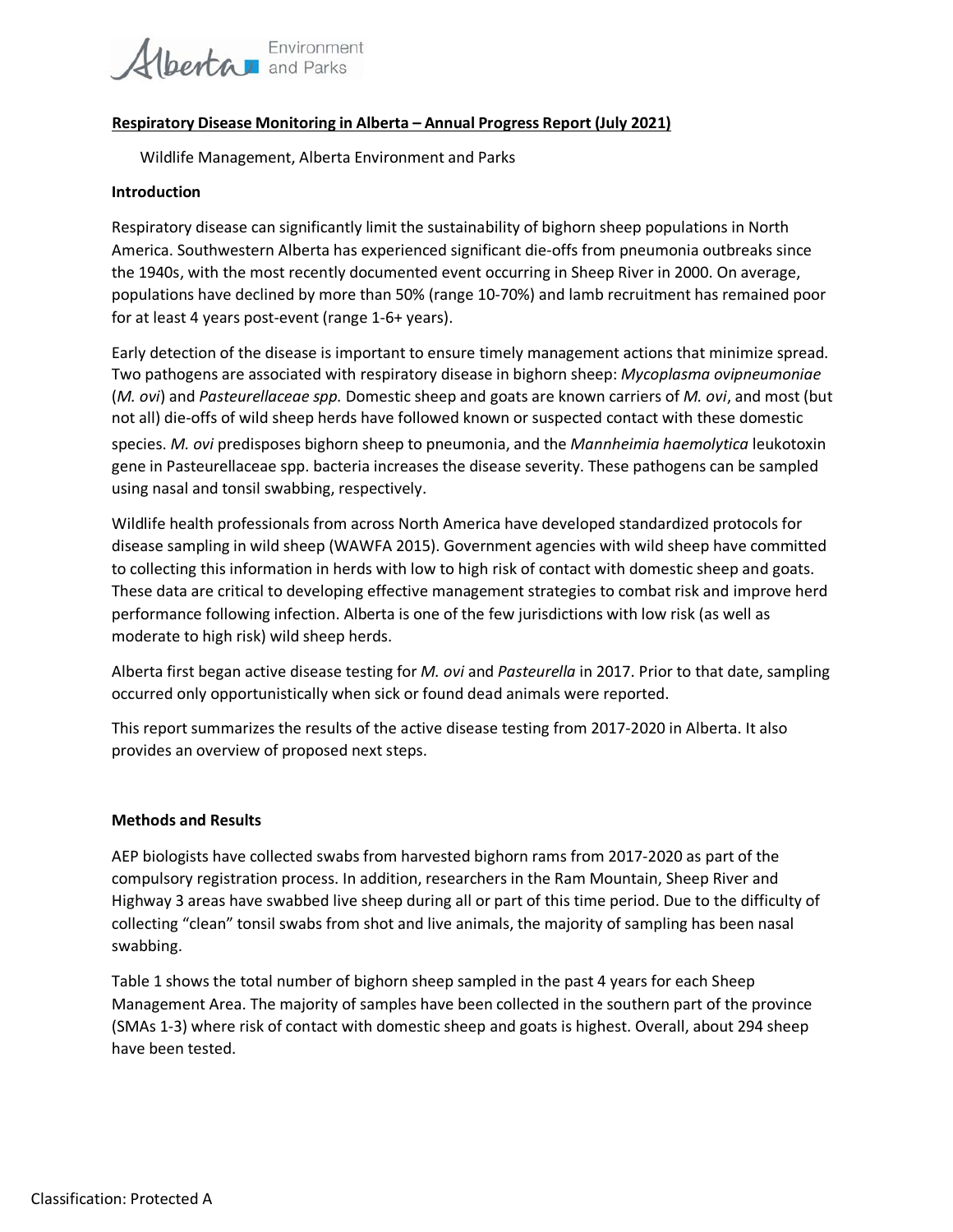**Table 1:** Total number of bighorn sheep swabbed from 2017-2020 in each Sheep Management Area. Note- the number of samples may vary slightly by Sheep Management Area in cases where a WMU was split into A and B components and encompassed more than 1 Sheep Management Area (e.g. 410 A and B). The exact location was unknown in some cases.

|                         |                                               | <b>Total Number of Sheep Sampled</b> |                |          |                |
|-------------------------|-----------------------------------------------|--------------------------------------|----------------|----------|----------------|
| Sheep Management Area   | <b>WMUs</b>                                   | 2017                                 | 2018           | 2019     | 2020           |
| 1 - West Castle-Yarrow  | 302, 303, 400                                 | 5                                    | 9              | 3        | $\overline{2}$ |
| 2 - Livingstone         | 306, 308, 402                                 | 6                                    | 4              | 1        | 1              |
| 3 - Kananskis           | 404, 406, 408, 410B                           | 34                                   | 43             | 46       | 10             |
| 4A - Bow Valley - Ghost | 410A, 412, 414                                | 5                                    | 5              | 7        | 1              |
| 4B - Clearwater - Ram   | 326, 416, 417, 418, 420, 422, 426A, 428, 430A | 4                                    | 13             | 10       | 17             |
| 4C - Nordegg - Chungo   | 426B, 430B, 432, 434                          | 6                                    | 8              | 4        | 1              |
| 5 - Ram - Shunda        | 328, 429                                      | 27                                   | $\Omega$       | 0        | 0              |
| 6 - Cadomin             | 436, 437, 438                                 | 0                                    | $\overline{2}$ |          | 4              |
| 7 - Wilmore             | 439, 440, 441, 442B, 444B                     | 0                                    | 1              | 2        | 11             |
| 8 - Torrens             | 442A, 444A, 445, 446                          | 0                                    | $\Omega$       | $\Omega$ | 1              |
|                         |                                               | 87                                   | 85             | 74       | 48             |

Table 2 shows the number of sheep tested that were killed by hunters or other means, versus live research animals. A large number of samples (20+) were collected from live animals at Sheep River from 2017-19.

# **Table 2**: Source of sheep sampled

|                         | 2017 | 2018 | 2019 | 2020 |
|-------------------------|------|------|------|------|
| <b>Hunter Harvested</b> |      | 61   | 38   | 46   |
| Research (live sheep)   | 50   | 74   | 30   |      |
| Other (e.g. road kill)  |      |      |      |      |

**All the 2017-2020 samples tested to date have been negative**. We are still awaiting test results from 16 of the samples collected in 2019 and most of the 2020 samples.

# **Next Steps**

This project is part of a large collaborative initiative with other North American jurisdictions with wild sheep to improve our understanding of disease transmission and management options to mitigate risk.

The initial focus of this project was in southern Alberta where the risk of contact with domestic sheep and goats is especially high. The project has expanded in scope to central and northern Alberta where risk has been increasing over time due to interest in using domestics for vegetation management and weed control, and pack goats in the backcountry. The data collected through this project provides important baseline data of *M. ovi* prevalence in bighorn sheep in the province.